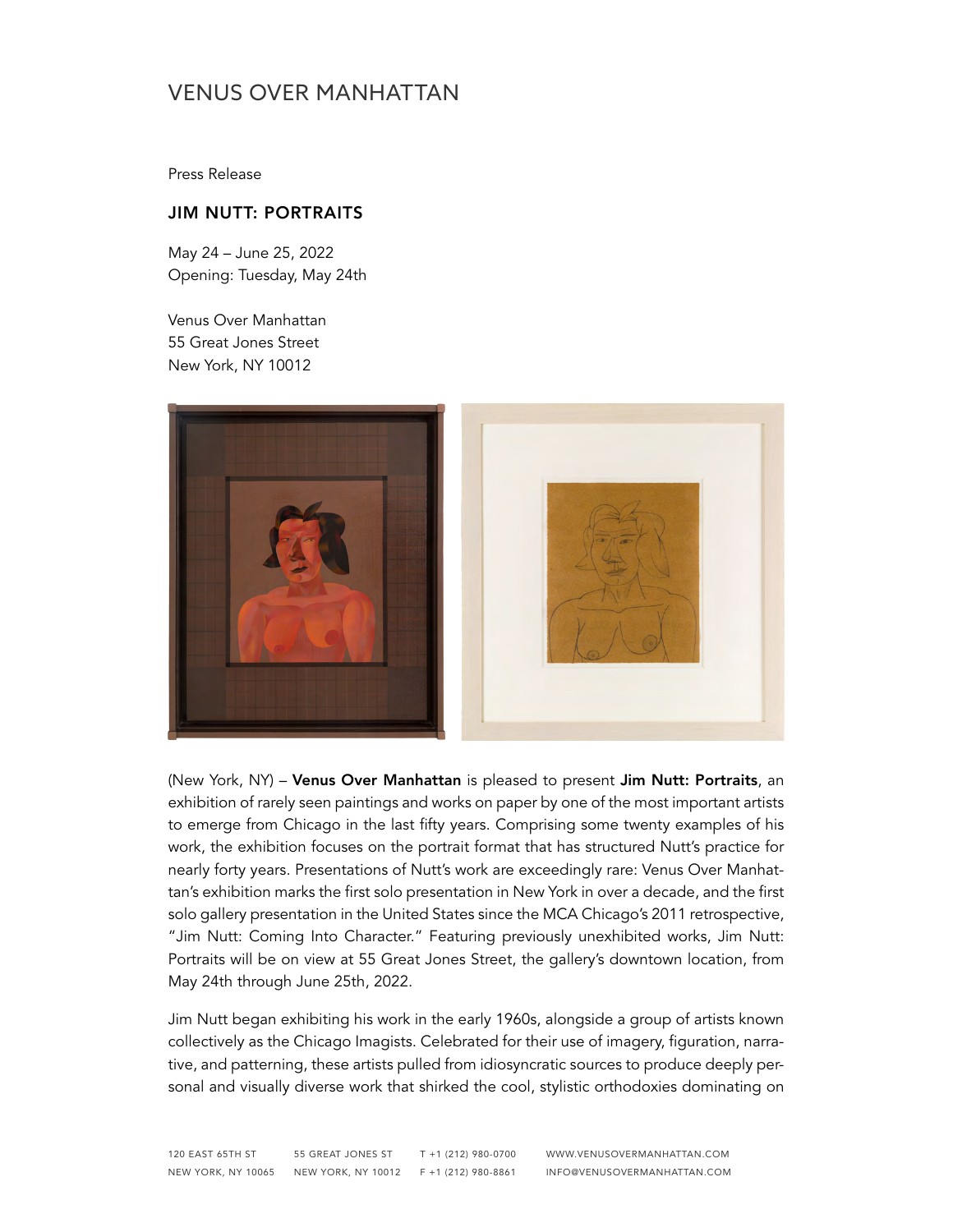

the coasts. Nutt moved to Chicago in 1960 and enrolled at the School of the Art Institute of Chicago, where professors Ray Yoshida and Whitney Halstead fostered a community of artists, encouraging them to engage unexpected sources in their work: Yoshida organized trips to the Maxwell Street Flea Market, famous for its visually powerful, non-traditional objects, and Halstead lectured on the work of non-Western, self-taught, and vernacular artists. Like that of his peers, Nutt's earliest work registers the influence of sign painting, comic books, and even pinball machines, which partially inspired his signature method of painting on the reverse side of Plexiglas. These immaculately constructed works, which often featured a large, distorted figure at the center of the composition, constituted a breakthrough for Nutt, who showed them in a series of exhibitions called "Hairy Who?," mounted between 1966 and 1969. Organized with fellow artists Gladys Nilsson, Art Green, Suellen Rocca, Jim Falconer, and Karl Wirsum, these now-infamous presentations signaled the arrival of a new visual sensibility. Adopting the name "Hairy Who" for their riotous, colorful, and engaging installations, Nutt and his peers made work that renegotiated art historical hierarchies, helping to establish Chicago as a viable site of artistic production.

The "Hairy Who" found meaningful support in Chicago, through an emergent community of young collectors, the recently opened MCA Chicago, and in the figure of Phyllis Kind, whose gallery represented many of them for decades. But critics were quick to call them provincial, choosing to see their work as evidence of a regional style instead of the product of individual artists. Despite this critical assessment, broader recognition on a national—and even international—scale came rapidly for Nutt: by 1974, his work had been the subject of a touring retrospective, with a stop at the Whitney Museum of American Art, and he was one of six artists selected by curator Walter Hopps to represent the United States at the Venice Biennial in 1972. Writing about the development of Nutt's practice, curator Lynne Warren describes "an early period—1966 through the 1970s, during which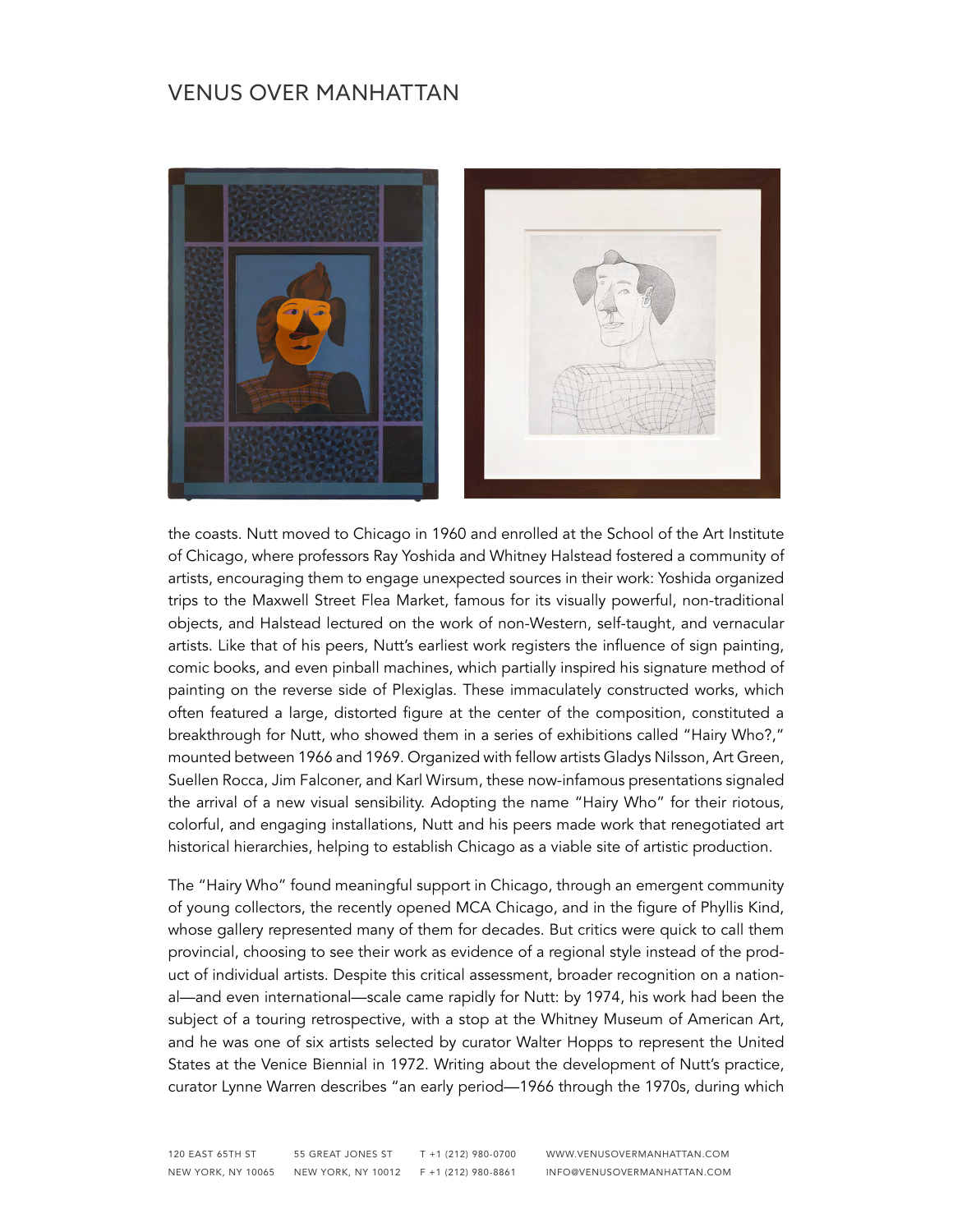Nutt experienced considerable success as he emerged, first in Chicago and then almost immediately on the national stage—and a late period, beginning in the late 1980s and continuing today, that consists of one motif: portrait-like renderings of imaginary women." This stylistic progression is evident in Nutt's work from the 1980s, when he reduced the scale of his paintings, limiting both their palette and the number of figures in each composition. These aesthetic changes, however, belie Nutt's abiding interest in surreal physiognomies, latent sexual anxiety, and confrontational humor, as well as his permanent dedication to painterly technique and faultless execution.

Around 1987, Nutt settled into the single figure portrait format that continues to structure his practice. The paintings generally comprise an imagined figure, rendered on canvas, and set within a hand-painted or wooden frame. The works on paper, celebrated for their delicate line-work, often precede the paintings, but not all of Nutt's drawings lead to a canvas. This exhibition pays particular attention to the way the artist's drawing practice informs his paintings. In several instances, portrait drawings accompany their related paintings, providing a rare chance to track the development of the figure between media. These works demonstrate the refined, iconic, and geometric imagery that has come to define Nutt's work, with his figures' strange noses and inflated hairstyles. In format and execution, the works make explicit reference to paintings of the Northern Renaissance, specifically those of Hans Holbein the Younger, whose "Mary, Lady Guildford" he admired while in college. Similarly refined and arduously constructed, Nutt often produces only a single painting each year. Underscoring the tremendous rarity of each work in this grouping, this exhibition affords a uncommon opportunity to trace the development of Nutt's signature style, testifying to his position as one of the most important artists of his generation.

#### ABOUT THE ARTIST

Jim Nutt was born in 1938 in Pittsfield, Massachusetts. He received his BFA from the School of the Art Institute of Chicago in 1965. Nutt's work has been the subject of numerous international solo presentations, including exhibitions at the MCA Chicago; the Milwaukee Art Museum; the National Museum of American Art, Smithsonian Institution, Washington, D.C.; Rotterdamse Kunststichting, Rotterdam; the Walker Art Center, Minneapolis; and the Whitney Museum of American Art, New York. Nutt's work is frequently featured in major group exhibitions at institutions both stateside and abroad, including recent presentations at The Drawing Center, New York; the Madison Museum of Contemporary Art; The Museum of Modern Art, New York; the Minneapolis Museum of Art; the Los Angeles County Museum of Art; the Art Institute of Chicago; the High Museum of Art, Atlanta; the National Gallery of Art, Washington, D.C.; Fondazione Prada, Milan, and The Metropolitan Museum of Art, New York. His work is held in the permanent collections of